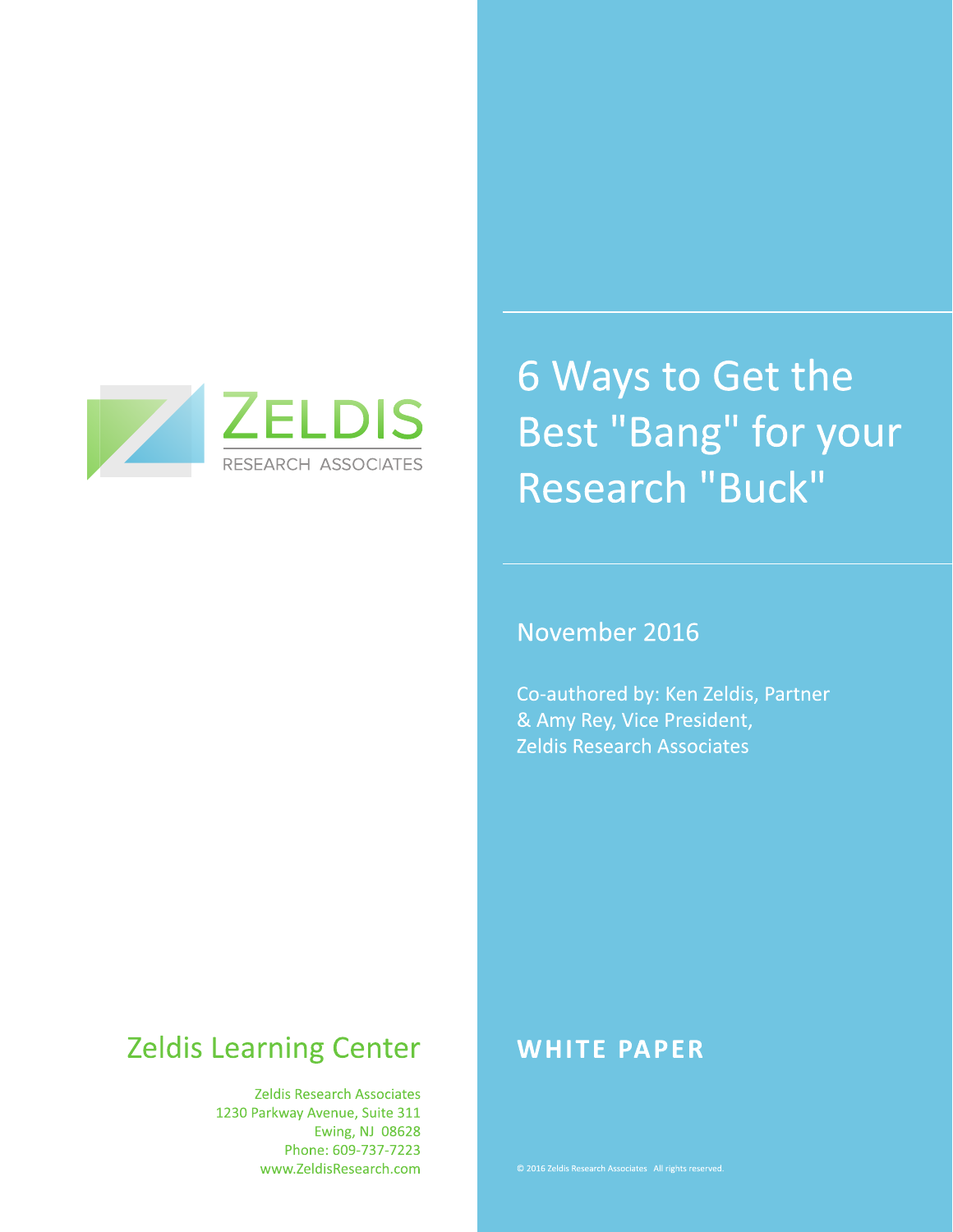If you lived through the drastic reductions in market research budgets of 2009-11, you know the general upswing in research funding since then hasn't necessarily made your job any easier.

Yes, market research spending has come back to pre-recession levels and is still climbing. But as budgets have gone up, expectations have gone up faster. There are now many more aspects involved in marketing research, such as the influences and impacts of social networks and ubiquitous digital devices. And technology in today's marketing world has created intense pressure on timelines, reflecting the demand for seemingly instantaneous, and simultaneously evolving, results.

So getting the most insights possible from every market research dollar is still crucial.

Here are six ideas to help you get more out of today's MR budget...

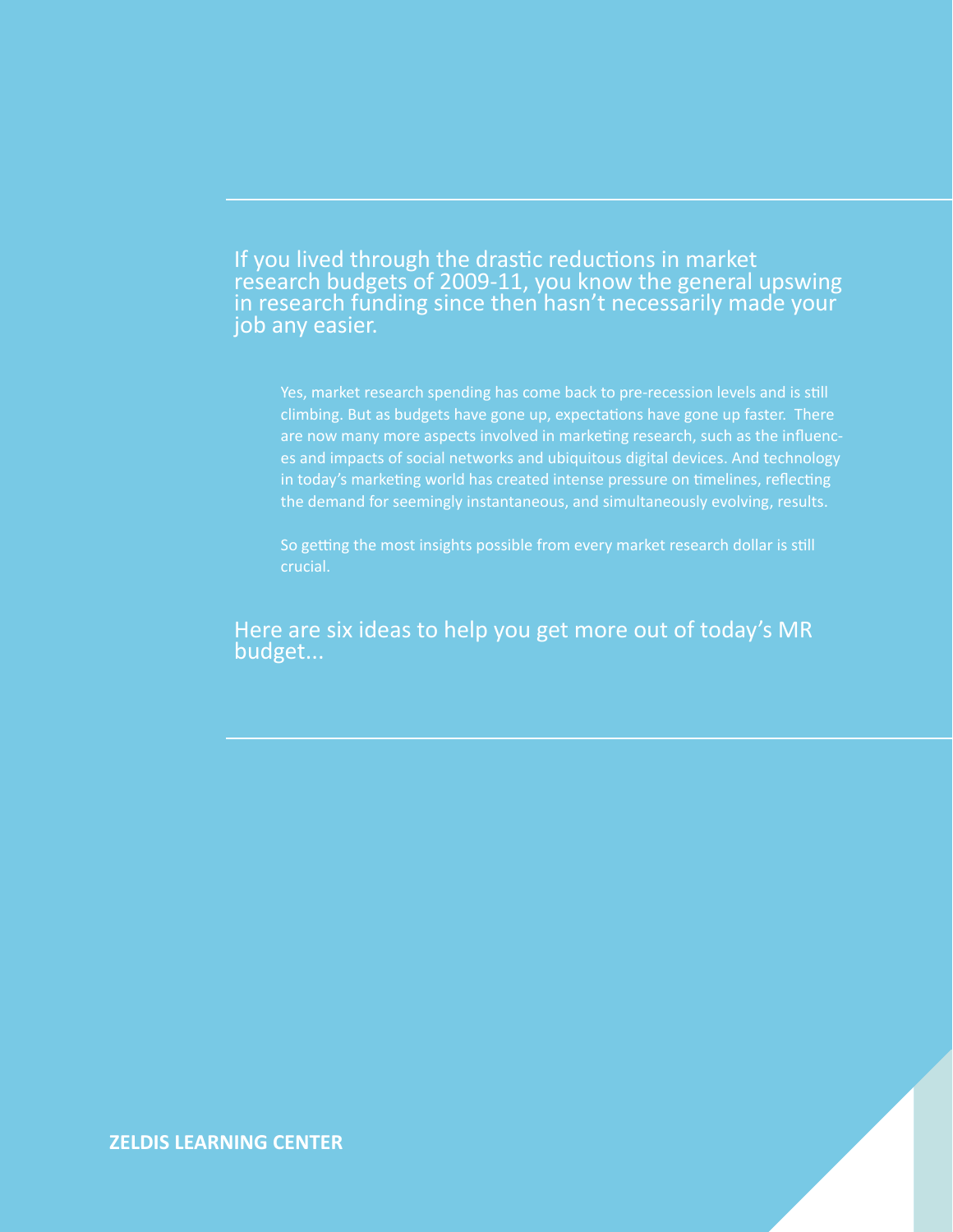# **01** METHODOLOGY<br>Find the intersection between Find the intersection between appropriate and cost-effective.

## **Quantitative**

Check to see if the population you are considering can be found online first. The availability of Internet samples is ever-expanding and includes many specialty panels (e.g., physicians, teachers, benefit managers). You may also want to consider initiatives to develop your customer database to include emails; client-sponsored Internet studies often have very high response rates and offer a substantial cost advantage.

For low incidence populations or hard to reach respondents, Internet surveys may not work; but when surveying broader populations, customers, or certain specialty populations, the Web is both viable and less expensive. It can also be timelier and give you more options in terms of visuals and complex designs.

## **Qualitative**

While many of us are accustomed to gathering qualitative data using traditional focus groups, there are other options that can provide the same or better information along with cost savings. Webcam focus groups, teleconferences, phone in-depth interviews (IDIs), and online bulletin boards work very well for gathering qualitative data, with the bonus of no travel expenses. They also can keep the benefits of focus groups (participant interaction, displaying materials, live client monitoring) while providing the enhanced features of national vs. regional data collection, reducing influence or posturing (IDIs), including hard-to-reach or high-level participants, and a fluid topic guide that can be changed mid-stream.

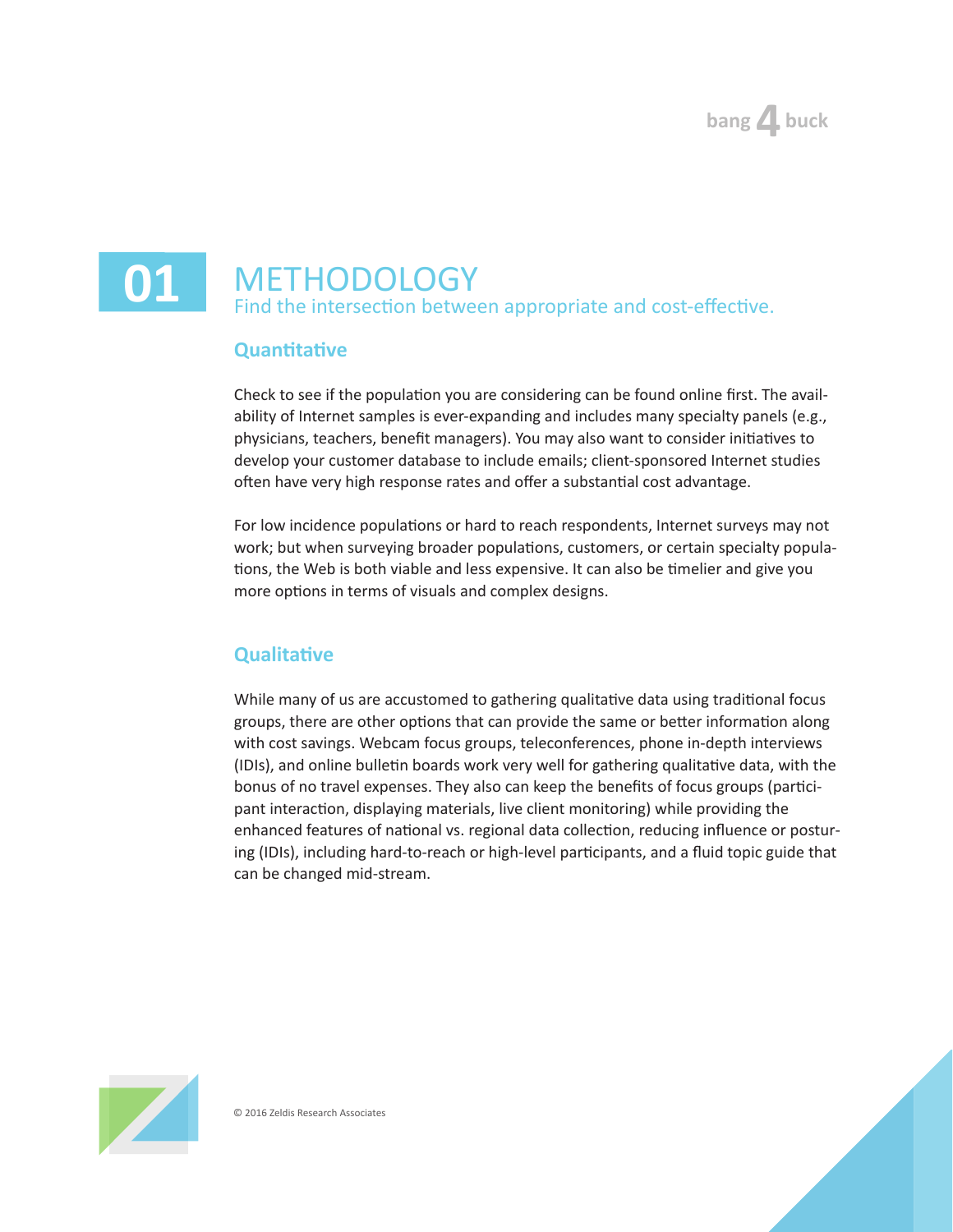# $\mathbf{b}$ ang  $\mathbf{A}$  buck



#### **Quantitative**

If you are like many of our clients, you are always looking for the elusive "magic number" in terms of sample size. What we have found is that many times our clients insist on large sample sizes (500, 1000, or more; at least 100 per subgroup) without an appropriate rationale. Key factors in determining appropriate sample size include: acceptable margin of error, sufficient sample for subgroup analyses, and the size of your population.

But it is also important to consider practical concerns such as budget. In most situations, a sample size of 50 per key subgroup (and even as little as 30 for less crucial subgroups), can go a long way toward saving money while maintaining statistically valid sample sizes and enabling rich analyses.

## **Qualitative**

Don't forget that qualitative is just that, a qualitative read on your data. It is not usually necessary or helpful to conduct 50+ in-depth interviews, with 5 or 10 per subgroup. In most cases, the story does not change after the first 10-12 interviews. Stay in contact with your research vendor, and ask for a summary of findings after the first 8-10 interviews.

You may find that the story is 90% complete, and that you are seeing diminishing returns with additional interviews.

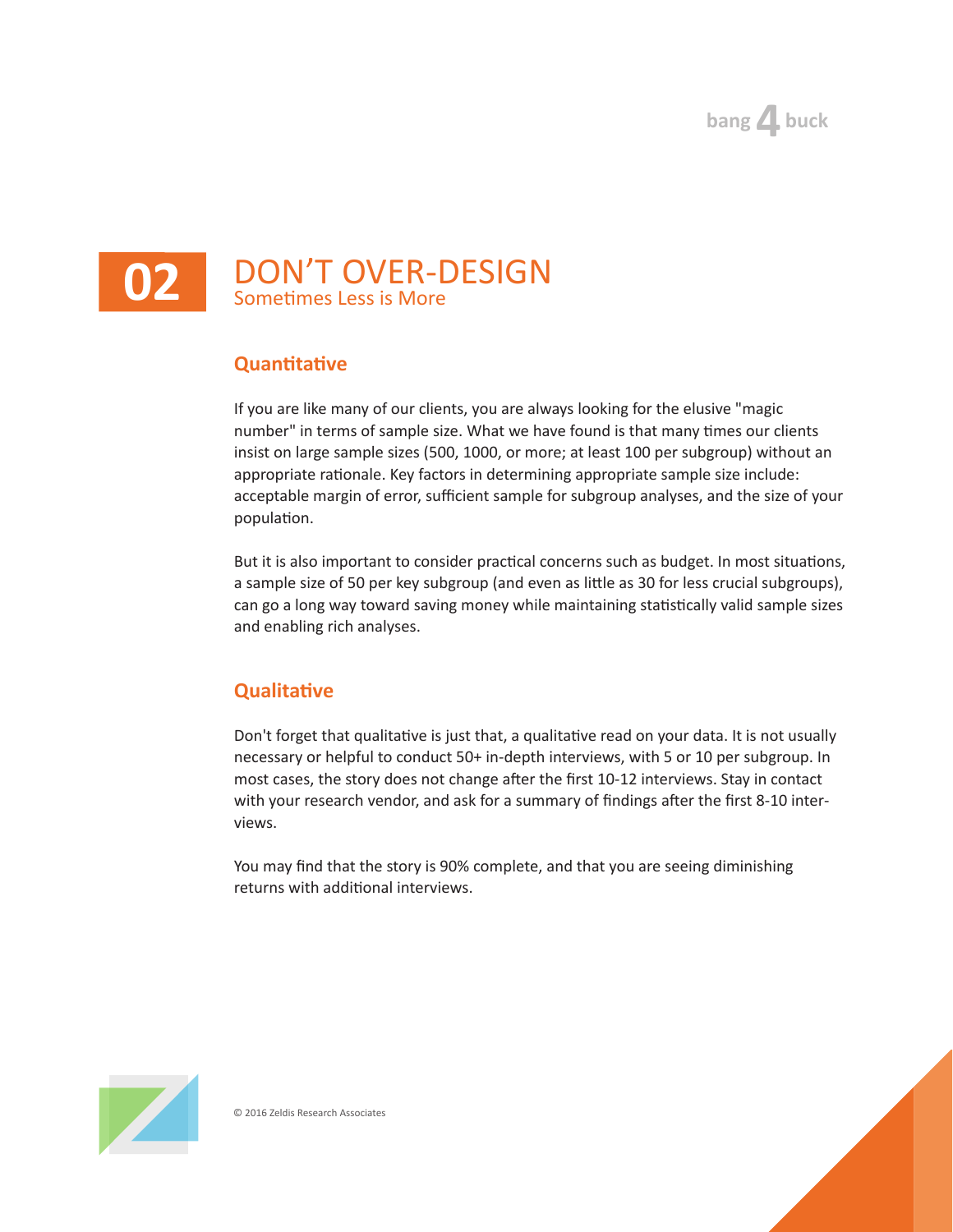

## INCREASING RESPONSE RATES The better the participation, the lower the cost

You can reduce your costs dramatically by increasing the number of respondents who want to take your survey or participate in your focus group. The best way to do this, especially with customers or those with whom you have a relationship, is by sponsoring the research with your company name whenever doing so will not bias your results.

We see online response rates of 15% and above when the research is client-sponsored (vs. 1% or less with list sample when it is not). In addition, if you send out an advance letter or email to your respondents telling them you are conducting research and asking for their participation (and preferably signed by someone senior in your organization), response rates can be boosted even further.

Of course, you can also offer incentives to respondents, but be creative with them. Offering cash is not always the most effective incentive. Consider Amazon or Paypal gift cards, drawings for larger prizes, donations to charity, and with certain business-to-business studies, the offer of a brief summary of the research findings can often be a great way to increase participation.

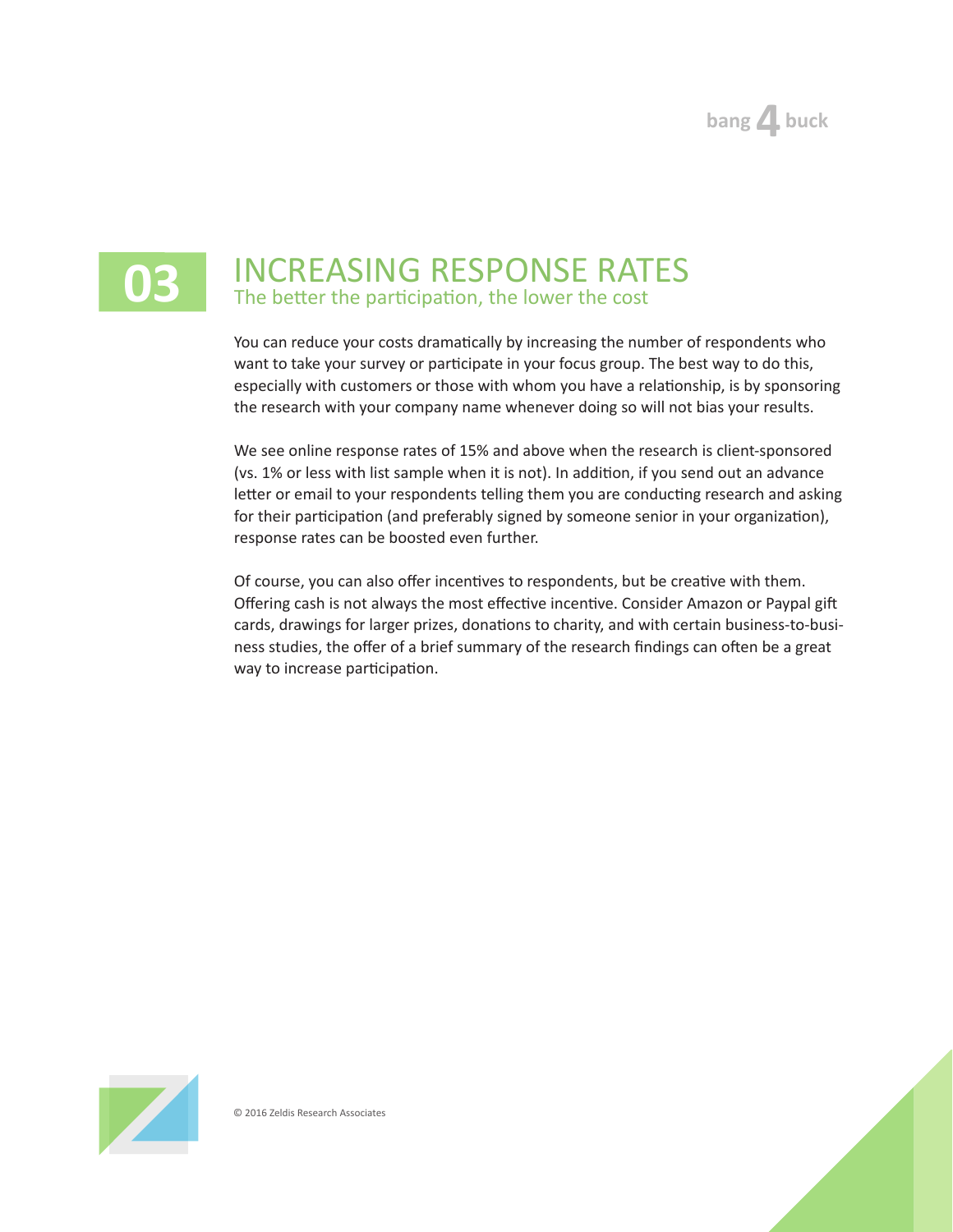# **<b>4**, buck



#### **Quantitative**

Try reducing the number of open-ended questions you have in a survey.

Often, there is a great deal of overlap in different open-ends, and just one may do the trick, particularly in online surveys, as participants frequently give minimal answers to subsequent open-ends. This can reduce survey time and save on coding costs. Or, in a telephone survey, ask a question as an open-end, but have pre-coded responses that are not read to respondents and an "other specify'' to capture responses that don't fit the pre-codes.

This is especially effective on a tracking survey; you may choose to ask an open-end in the first wave and then use those responses to "close up" the question for subsequent waves.

#### **Qualitative**

There are many small ways to reduce qualitative study costs.

- Recruit 10 instead of 12 for focus groups, depending on subject and target.
- Consider quality over quantity: recruit smaller groups but use a screener that identifies the most articulate participants who are more likely to add value to the discussion.
- Use real-time video streaming services such as Focus Vision to watch the focus groups and reduce travel costs.
- If you are paying for transcripts, consider summary transcripts which are less expensive and eliminate any non-relevant discussion from the groups.